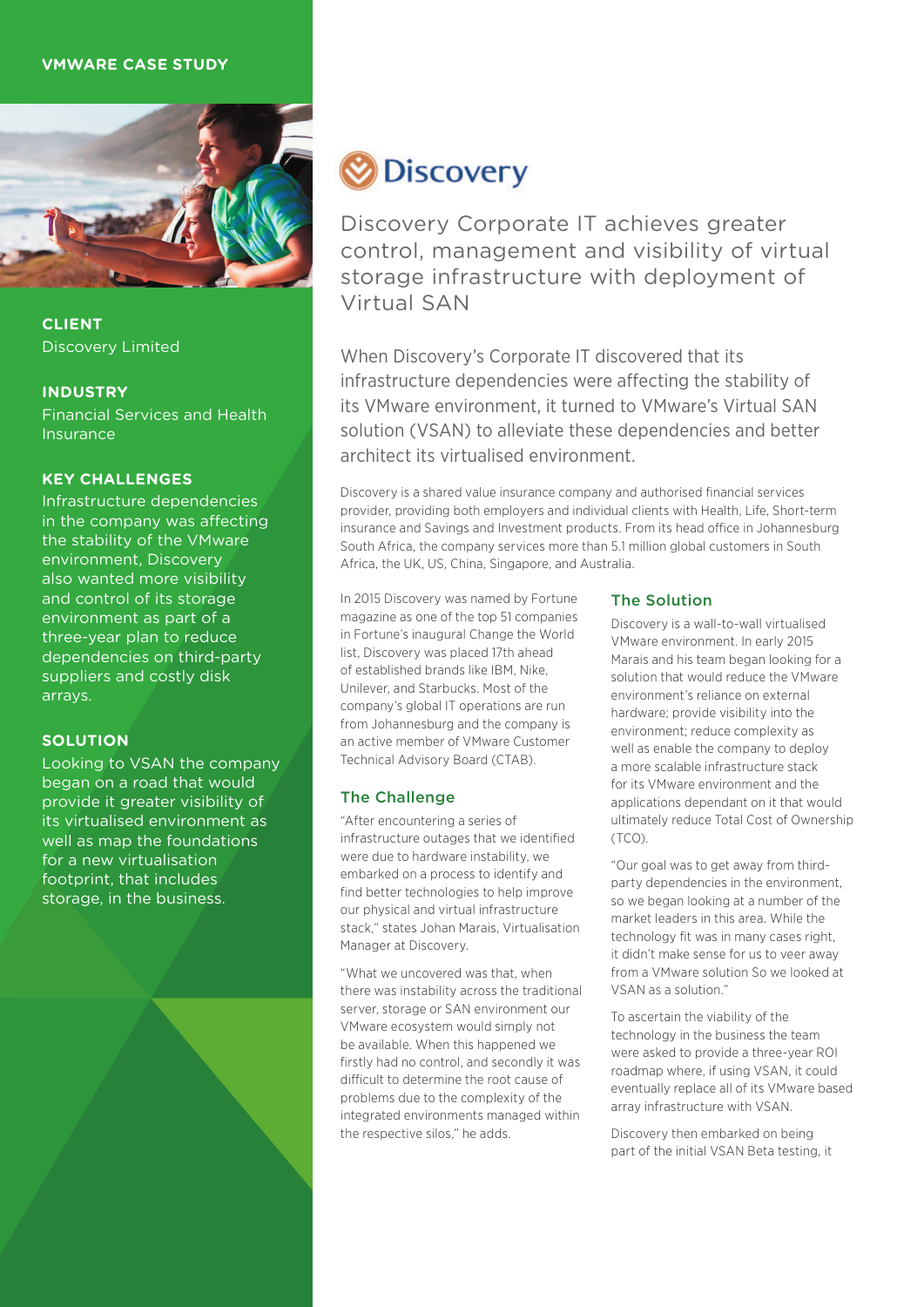## **VMWARE CASE STUDY**

#### **BUSINESS BENEFITS**

- Greater control of the infrastructure stack to manage its VMware environment
- Improved performance at the storage, virtualisation and application layer
- Dramatic simplification of the storage environment and improved visibility, management and automation
- The ability to better scale the storage infrastructure
- Flexibility in the choice of hardware for the storage environment
- Created a better understanding of existing workloads and visibility on how to better provision storage to meet these demands

## **VMWARE TECHNOLOGY**

• VMware Virtual SAN – VSAN

completed a test VDI cluster for part of its Citrix environment. Based on a successful outcome, the company quickly rolled it into a production environment as it became commercially available. Today 50% of the head office environment has been migrated, and Discovery's US and UK operations are now 100% operational on VSAN. The South African environment will be migrated over a three-year period due to the size of the SAN footprint and the financial impact of changing equipment before the end of its lease period.

#### **Business Benefits**

"The VSAN platform has given us greater control of our infrastructure stack as well as improved management of the VMware environment. In addition, it has also provided greater performance and simplification of the SAN infrastructure, afforded us freedom when scaling the infrastructure as well as flexibility in our choice of hardware," states Marais.

The roll out was, according to Discovery seamless from an integration point of view. Application performance and storage IO latency has been dramatically decreased and the company has been able to simplify the methodology used within vRealize Automation because it natively consumes the VSAN stack.

"VSAN has given us fantastic visibility into our storage IO patterns for every application and this management function now sits in the virtualisation team. What also makes a huge difference is that we are experiencing space savings because VSAN is thin provisioned; this assists us greatly in keeping the storage footprint smaller as well as reducing the unit cost of supplying a virtual server" says Marais.

The new VSAN infrastructures also allow Discovery to leverage off storage policy based management, giving priority to applications requiring higher workload, I/O and protection policies.

#### Virtualisation Learnings

According to Marais there are a number of learnings a VMware administrator can benefit from when moving storage into a virtualised environment, particularly around how storage is managed.

"With VSAN we now have visibility into key performance indicators and metrics

for storage. As virtualisation teams we need to take these learnings and fully understand them so that we can better deploy, use and manage a storage environment. Storage capacity planning now falls on our shoulders instead of being siloed in the storage team.

"We also need to embrace concepts like deduplication, compression and software-defined storage - all of which are foreign concepts to a VMware admin. How we consume, look after and manage these environments from end-to-end is a learning curve," adds Marais.

Marais also says that the way in which storage is now procured has also changed. In the past when an array was procured it was for the long term and there was incremental growth over time – with the new design afforded by VSAN, Discovery is able to do quarterly growth approximations on compute, storage and network because the platform scales horizontally. "This is a huge positive and it gives business big gains because you can shorten the time to provision the storage elements on VSAN"."

He also cites that another key learning between the virtualisation and storage teams was to understand how they balance the renewal of arrays within the business. "When these come up for renewal we need to know how much we need to feed the environment – in the past we weren't necessarily aligned. You need to work closer with storage to define hardware refresh cycles. And then you also have to be closer to your hardware vendor's software stack, especially RAID controller firmware."

#### Features

"We pretty much use the entire stack, it has great features in health check capabilities which makes it easy to manage. We will be taking advantage of performance management in the web client and from an overall monitoring perspective there is native integration with vROPS giving us an overall view from a VSAN perspective."

#### Looking ahead

"Discovery is committed to the VSAN technology. What we have seen is that the VSAN roadmap is aggressive and feature rich, which is a benefit to us as a client. Coming down the line we will